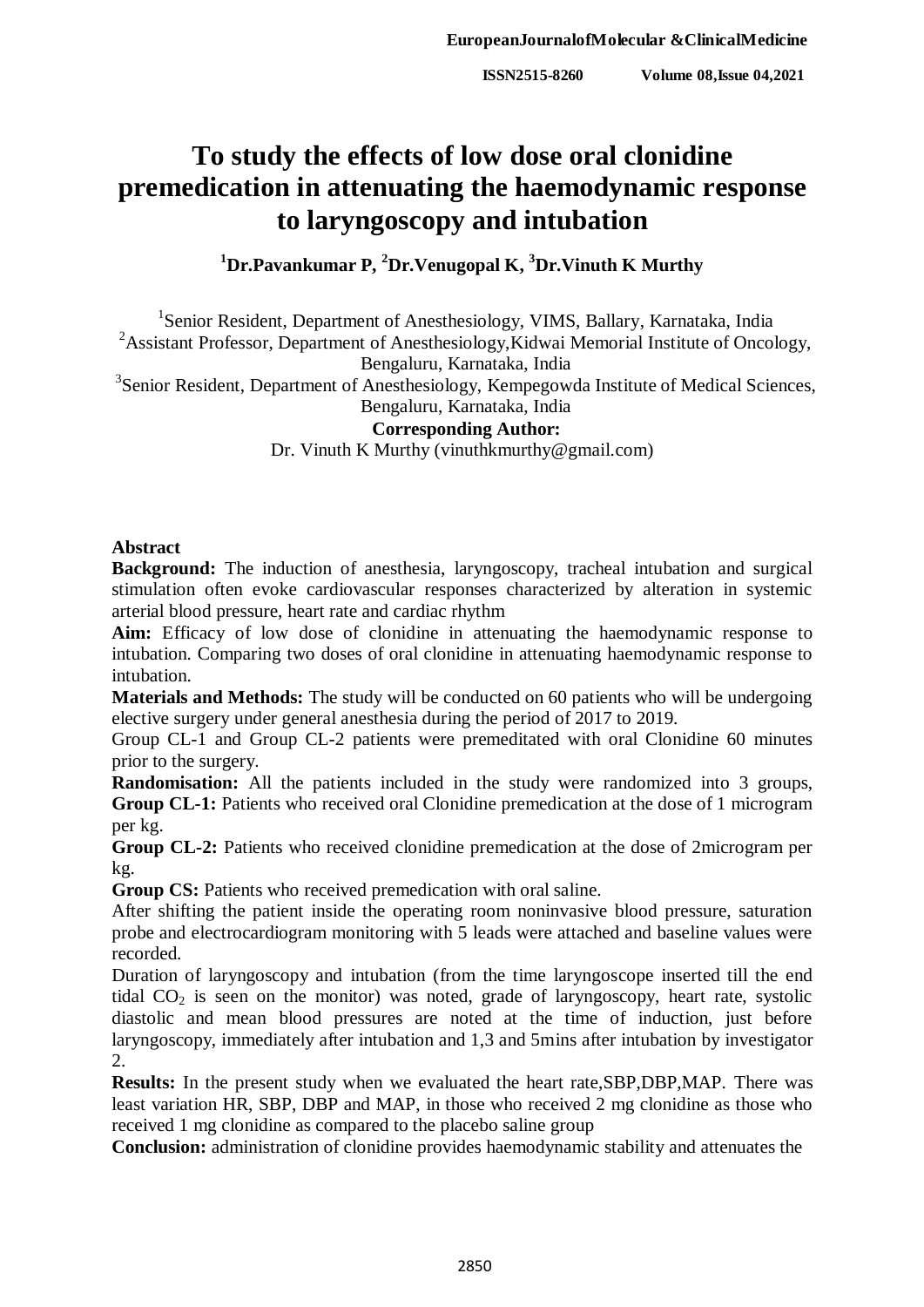**ISSN2515-8260 Volume 08,Issue 04,2021**

stress response to laryngoscope and intubation.

**Keywords:** Clonidine, pressor response, hemodynamic response to laryngoscopy

# **Introduction**

Haemodynamic fluctuations, higher myocardial oxygen demand and cardiac arrhythmia are undesirable but inevitable side effects of laryngoscopy and endotracheal intubation  $[1-4]$ . This is a concern in all patients especially in patients with coronary artery disease, valvular heart disease, elevated intracranial pressure and cerebrovascular disease<sup>[5, 6]</sup>. In 1951, King et al.<sup>[7]</sup>.Highlighted this and since then, numerous pharmacological agents have been tried to attenuate ill desired hemodynamic response [8-10].

The induction of anesthesia, laryngoscopy, tracheal intubation and surgical stimulation often evoke cardiovascular responses characterized by alteration in systemic arterial blood pressure, heart rate and cardiac rhythm<sup>[1]</sup>. The response following laryngoscopy and intubation often peaks at 1.2 minutes and return to baseline within 5 to 10 minutes.

Though the sympathoadrenal responses are probably of little consequence in healthy patients, it is hazardous to those patients with hypertension, coronary heart disease, cerebrovascular disease, intracranial pathology and hyperactive airways. In such cases, reflex circulatory responses such as an increase in heart rate, systemic arterial pressure and disturbances in cardiac rhythm need to be suppressed $^{[1-4]}$ .

Clonidine is a centrally acting alpha-2 adrenergic agonist. It acts on presynaptic alpha-2 receptors in the vasomotor center in the brain stem.This binding decreases presynaptic calcium a level, thus inhibiting the release of nor-epinephrine.The net effect is decrease in sympathetic tone, causing decrease in peripheral vascular resistance, thus lowering the blood pressure

The induction of anesthesia, laryngoscopy, tracheal intubation and surgical stimulation often evoke cardiovascular responses characterized by alteration in systemic arterial blood pressure, heart rate and cardiac rhythm<sup>[1]</sup>. The response that follows laryngoscopy and intubation peaks at 1.2 minutes and returns to baseline within 5 to 10 minutes.

Though the sympathoadrenal responses are probably of little consequence in healthy patients, it is hazardous to those patients with hypertension, coronary heart disease, cerebrovascular disease, intracranial pathology and hyperactive airways. In such cases, reflex circulatory responses such as an increase in heart rate, systemic arterial pressure and disturbances in cardiac rhythm need to be suppressed.

Premedication with clonidine blunts the stress response to surgical stimuli and the narcotic and anesthetic dose can be reduced. Furthermore, perioperative myocardial ischemic events can be prevented by preoperative application of clonidine. Oral clonidine at a dose of 1.5-2 mcg/kg BW combines the advantages of benzodiazepines and opioids: anxiolysis, sedation and analgesia with stable hemodynamics and respiration. Clonidine does not have opioid related side effects such as nausea and vomiting. Doses of up to 5 microg/kg BW have been administered to young and healthy patients preoperatively in dental and maxillofacial surgery without significant side effects. However, lower doses of oral Clonidine should be an adequate oral premedication dose for young and healthy patients. Bradycardia is a contraindication for the use of clonidine8.Oral clonidine has lesser hypotensive effect, when compared to IV clonidine, whereas the anxiolytic effect is as good as IV clonidine but a larger dose of clonidine can cause persistent hypotension, bradycardia which is not ideal for patient with ischemic heart disease and hypertensive patients

A Study conducted the authors concluded that oral Clonidine given as premedication prior to the surgery blunts the stress response to laryngoscopy and intubation

Here we propose to study the influence of clonidine to attenuate the hemodynamic responses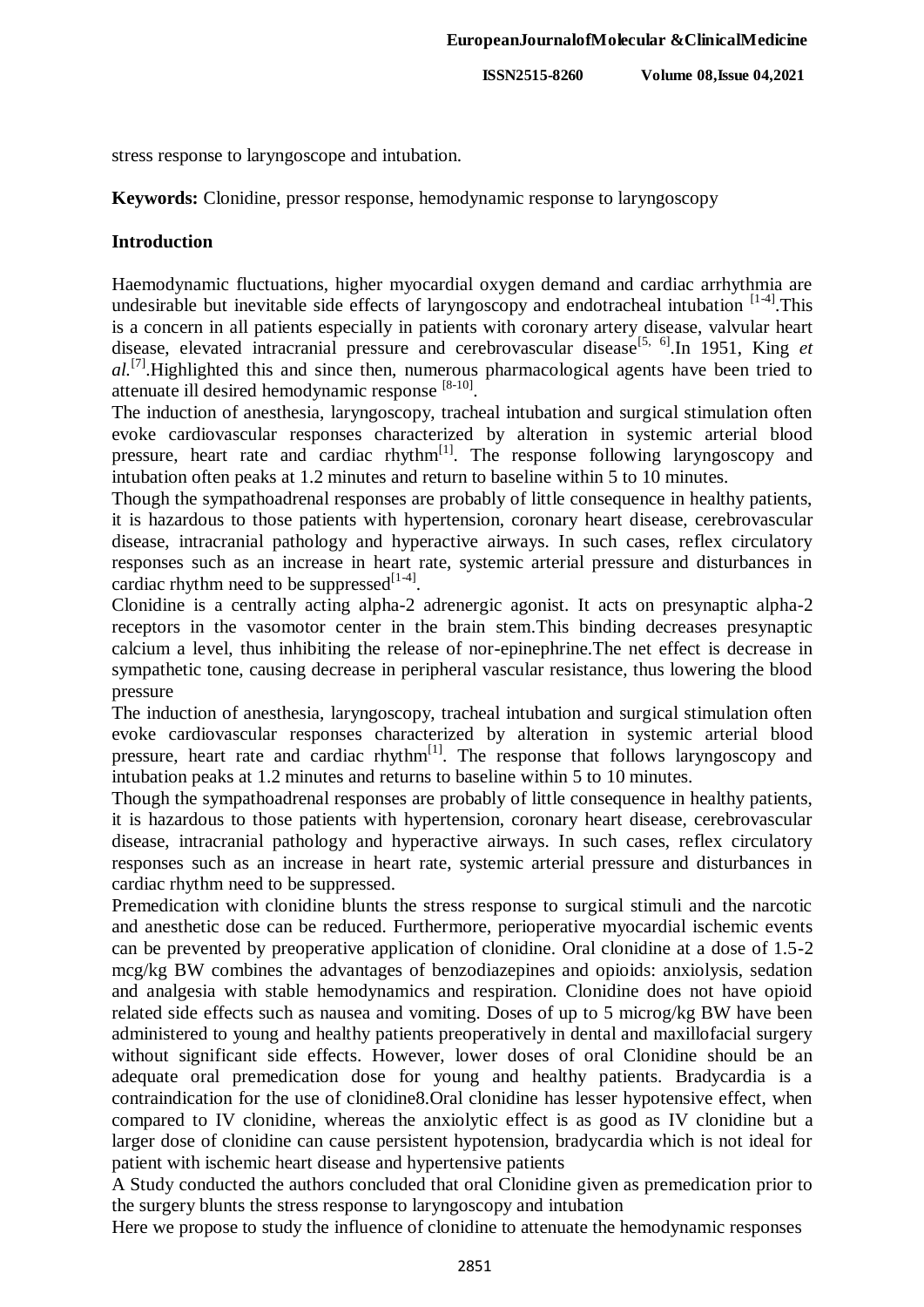associated with laryngoscopy and endotracheal intubation.

#### **Aim**

Efficacy of low dose of clonidine in attenuating the haemodynamic response to intubationIncrease in Blood pressure heart rate in response to stress of intubation will be studied.

Comparing two doses of oral clonidine in attenuating haemodynamic response to intubation

#### **Materials and Methods Source of data**

The study will be conducted on 60 patients in our institution, who will be undergoing elective surgery under general anesthesia during the period of 2020 to 2021

# **Type of study**

Prospective, randomized comparative study.

#### **Inclusion criteria**

Adult patients aged between 18-65 years belonging to ASA physical status 1and 2, of either gender undergoing surgical procedures under general anesthesia requiring endotracheal intubation.

# **Exclusion criteria**

- 1. Patients with hypertension.
- 2. Ischemic heart disease.
- 3. BMI  $>25$ .
- 4. Patients on beta blockers.
- 5. Patients with known or anticipated difficult airway are also excluded from the study.
- 6. Duration of Laryngoscopy>1Min.
- 7. More than 1 attempt of intubation.
- 8. Laryngoscope grade >2B.

# **Methods of collection of data Plan of study**

This study was carried out strictly in compliance with the ethical guidelines laid down by Declaration of Helsinki and ICMR bioethical guidelines 2006. Ethical clearance was obtained from the Institutional Dissertation committee before commencing the study.

Patients who were posted for surgery under general anesthesia were evaluated to confirm that they met the inclusion and exclusion criteria.Those chosen underwent preanesthetic checkup. A written informed consent was obtained from those patients who were willing to be a part of the study.

On the day prior to surgery, a thorough evaluation of all the patients was done again Standard premedication night prior to surgery and on morning of surgery included the following.

- 1. Tab Rabeprazole 20 mg -Night and morning of surgery .
- 2. Tab Domperidone 10mg-Night and morning of surgery.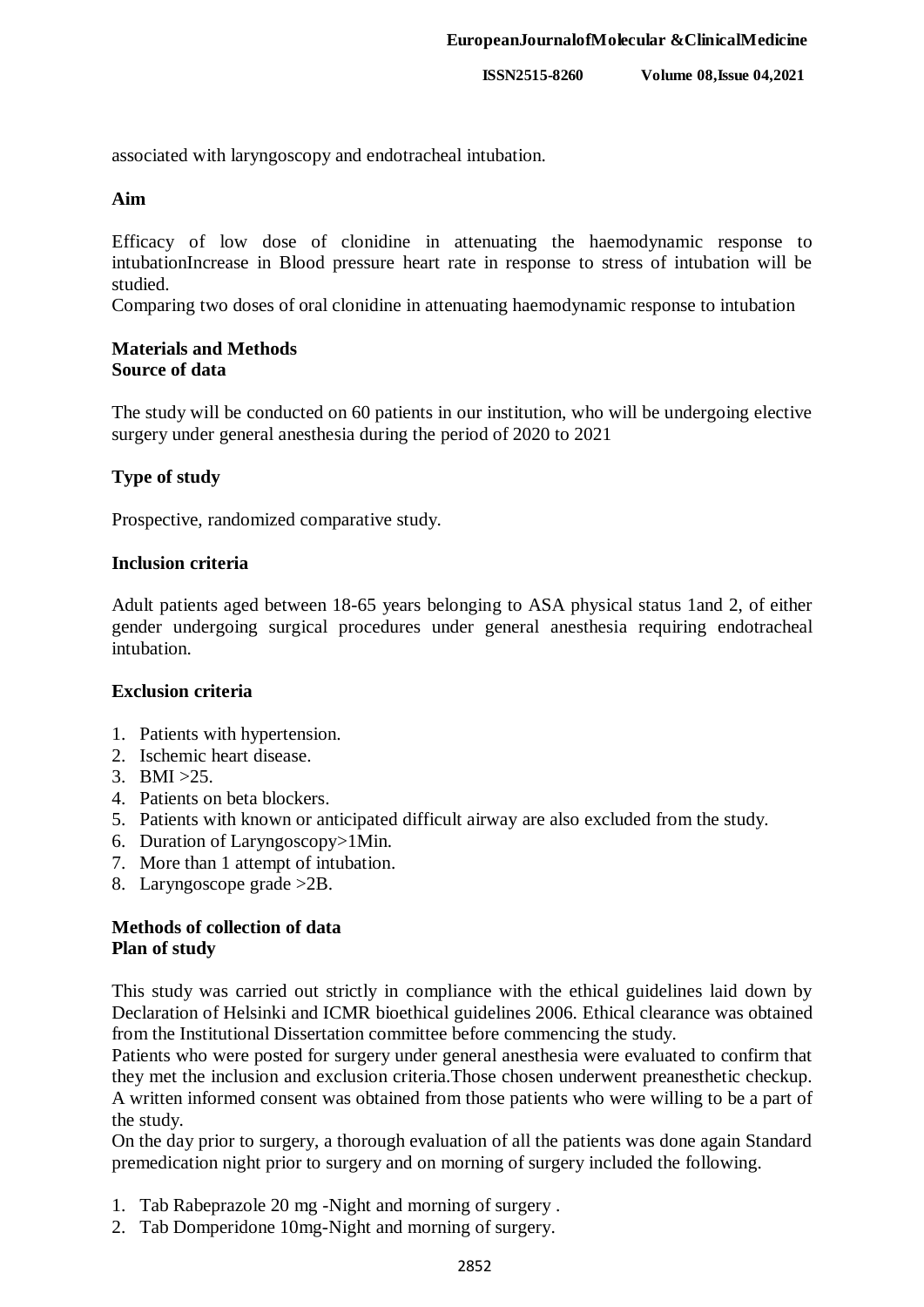Group CL-1 and Group CL-2 patients were premeditated with oral Clonidine 60 minutes prior to the surgery.

#### **Randomisation**

All the patients included in the study were randomized into 3 groups

**Group CL-1:** Patients who received oral Clonidine premedication at the dose of 1 microgram per kg.

**Group CL-2:** Patients who received clonidine premedication at the dose of 2microgram per kg.

Group CS Patients who received premedication with oral saline.

#### **Investigator 1**

Primary Investigator (consultant Anaesthesiologist) who is unaware as to which Group the patient belongs performs laryngoscopy and endotracheal intubation.

#### **Investigator 2**

Consultant Anesthesiologist /Anesthesiology resident who gave the drugs as per protocol and notes down all the data.

#### **Induction sequence**

After shifting the patient inside the operating room noninvasive blood pressure, saturation probe and electrocardiogram monitoring with 5 leads were attached and baseline values were recorded.

All the patients were preoxygenated with 100% oxygen for 3mins and IV fentanyl 2 mcg/kg was injected.

Anaesthesia was induced with I.V Propofol 2 mg per kg and loss of response to verbal stimuli was confirmed. On confirming, the ability to bag and mask ventilate, patient was paralyzed with IV Vecuronium 0.1 mg/kg and anesthesia deepened with Isoflurane.

Patient was ventilated with Isoflurane and oxygen for 3 mins and muscle relaxation confirmed with PNS (TOF 0/4).

Consultant Anaesthesiologist (Investigator1) who was blinded to the drug given shall attempt direct laryngoscopy and endotracheal intubation.

Duration of laryngoscopy and intubation (from the time laryngoscope inserted till the end tidal  $CO<sub>2</sub>$  is seen on the monitor) was noted, grade of laryngoscopy, heart rate, systolic diastolic and mean blood pressures are noted at the time of induction, just before laryngoscopy, immediately after intubation and 1,3 and 5mins after intubation by investigator 2.

For pts.In whom intubation time (laryngoscopy+intubation) is more than 1 min were excluded from the study.

#### **Sample size calculation**

With reference to previous conducted study by Abhishek Chatterjee *et al.* in 2015 of I.V. lignocaine versus oral clonidine for attenuation of hemodynamic response to laryngoscopy and endotracheal intubation.To detect a mean difference of heart rate of 5 beats per minutes, (with standard deviation of 5) we need sample size of 17 in each Group (with power of 80% and alpha error of 0.05) While considering 10% dropouts in each Group we include 20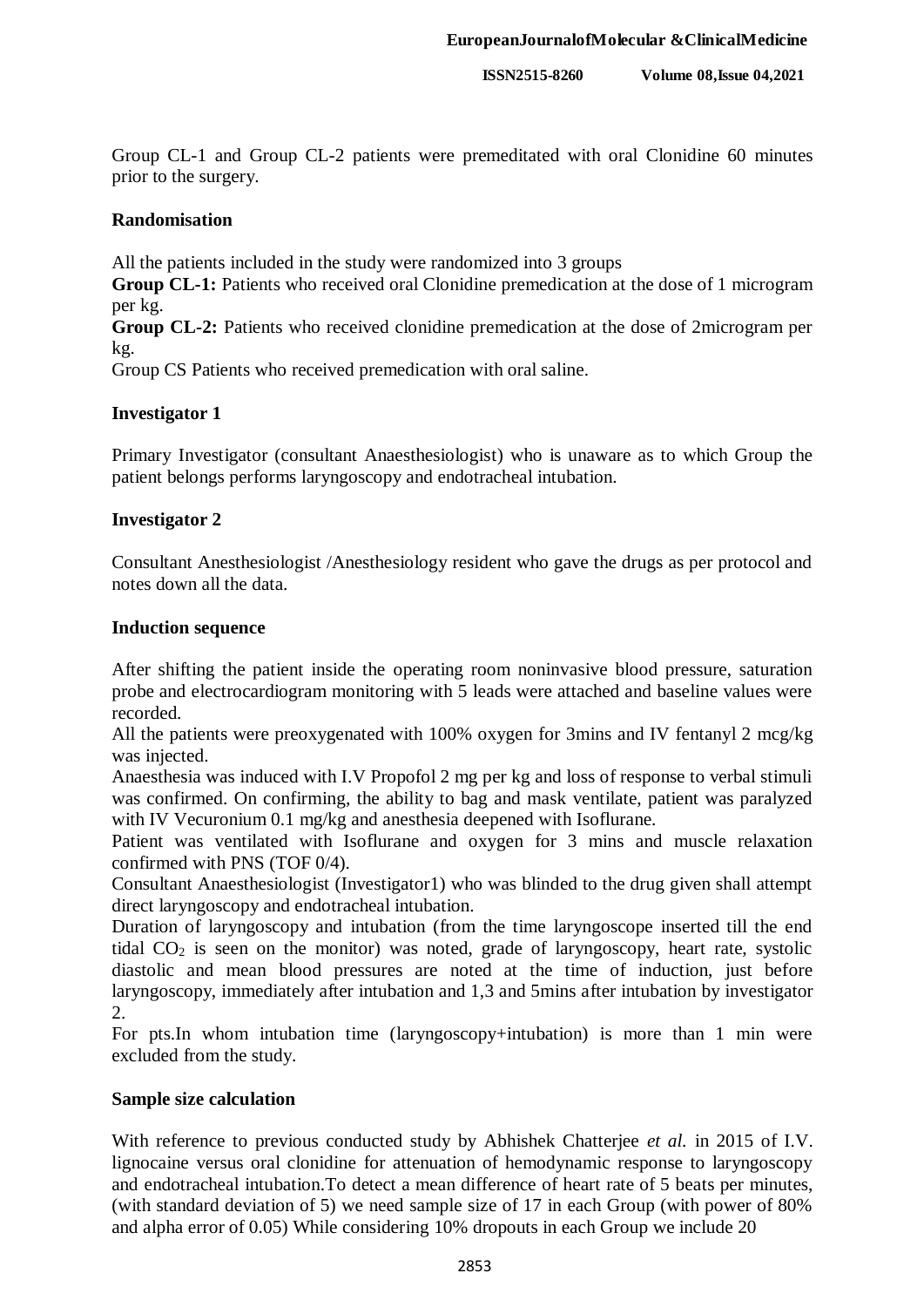**ISSN2515-8260 Volume 08,Issue 04,2021**

subjects in each.

#### **Results**

In the present study when we evaluated the heart rate in the various study groups we had at the time of induction there was no statistical significance between the groups just before laryngoscope with a p value by ANOVA was more than 0.05.but immediately after intubation and 1 minutes,3 minutes and 5 minutes after intubation there was a statistical significance between the groups with the p value by ANOVA was more than 0.05 Highest difference was noted atimmediately after intubation There was least variation in those who received 2 mg clonidine as those who received 1 mg clonidine as compared to the placebo saline group.

In the present study when we evaluated the systolicblood pressure in the various study groups we had at the time of induction there was no statistical significance between the groups just before laryngoscope with a p value by ANOVA was more than 0.05.but immediately after intubation and 1 minutes,3 minutes and 5 minutes after intubation there was a statistical significance between the groups with the p value by ANOVA was more than 0.05 Highest difference was noted atimmediately after intubation There was least variation in those who received 2 mg clonidine as those who received 1 mg clonidine as compared to the placebo saline group.

In the present study when we evaluated the diastolic blood pressure in the various study groups we had at the time of induction there was no statistical significance between the groups just before laryngoscope with a p value by ANOVA was more than 0.05.but immediately after intubation and 1 minutes,3 minutes and 5 minutes after intubation there was a statistical significance between the groups with the p value by ANOVA was more than 0.05 Highest difference was noted atimmediately after intubation There was least variation in those who received 2 mg clonidine as those who received 1 mg clonidine as compared to the placebo saline group.

In the present study when we evaluated the mean arterial pressure in the various study groups we had at the time of induction there was no statistical significance between the groups just before laryngoscope with a p value by ANOVA was more than 0.05.but immediately after intubation and 1 minutes,3 minutes and 5 minutes after intubation there was a statistical significance between the groups with the p value by ANOVA was more than 0.05 Highest difference was noted atimmediately after intubation There was least variation in those who received 2 mg clonidine as those who received 1 mg clonidine as compared to the placebo saline group.

| Group                     | induction | $ \text{HR-at the} \text{HR-just before} $ immediately<br>laryngoscope, | HR-<br>after<br>intubation | <b>HR-1minute</b><br>after<br>intubation by<br>investigator | HR-3 minute<br>after<br>intubation by<br>investigator | HR-5 minute<br>after<br>intubation by<br>investigator |
|---------------------------|-----------|-------------------------------------------------------------------------|----------------------------|-------------------------------------------------------------|-------------------------------------------------------|-------------------------------------------------------|
| Group CL-1<br><b>MEAN</b> | 65.45     | 75.45                                                                   | 71.50                      | 67.55                                                       | 66.55                                                 | 71.50                                                 |
| Group CS<br><b>MEAN</b>   | 75.93     | 92.80                                                                   | 94.80                      | 96.80                                                       | 98.80                                                 | 64.60                                                 |
| Group CL-2<br><b>MEAN</b> | 69.30     | 65.35                                                                   | 63.70                      | 63.90                                                       | 64.55                                                 | 65.35                                                 |
| p value<br>(ANOVAs)       | 0.05      | 0.0030                                                                  | 0.0001                     | 0.0001                                                      | 0.0001                                                | 0.0001                                                |

**Table 1:** Pulse distribution in the study at various time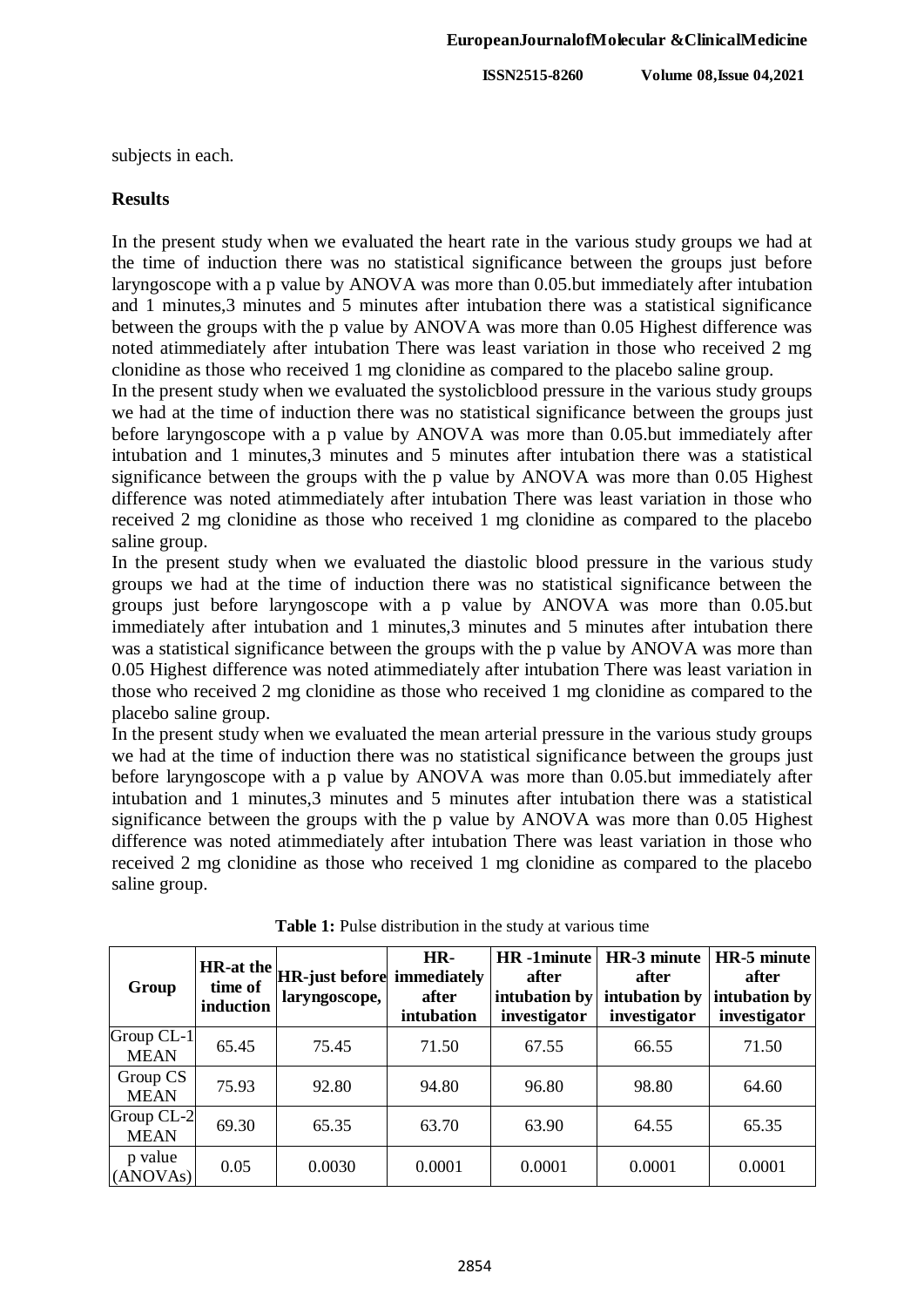**ISSN2515-8260 Volume 08,Issue 04,2021**

| Group                         | <b>SBP-at the</b><br>time of<br>induction | <b>SBP-just</b><br>before<br>laryngoscopy, | SBP-<br>immediately<br>after<br>intubation | after<br>intubation by<br>investigator | <b>SBP</b> -1minute SBP-3 minute SBP-5 minute<br>after<br>intubation by intubation by<br>investigator | after<br>investigator |
|-------------------------------|-------------------------------------------|--------------------------------------------|--------------------------------------------|----------------------------------------|-------------------------------------------------------------------------------------------------------|-----------------------|
| Group $CL-1$<br><b>MEAN</b>   | 114.55                                    | 111.55                                     | 109.55                                     | 107.55                                 | 107.55                                                                                                | 110.55                |
| Group CS<br><b>MEAN</b>       | 114.80                                    | 104.80                                     | 95.40                                      | 96.53                                  | 97.13                                                                                                 | 83.47                 |
| Group CL-2<br><b>MEAN</b>     | 115.95                                    | 113.95                                     | 112.60                                     | 111.95                                 | 111.70                                                                                                | 110.40                |
| p value<br>(ANOVAs)           | 0.056                                     | 0.0060                                     | 0.0030                                     | 0.0001                                 | 0.0001                                                                                                | 0.0001                |
| statistically<br>significance | ns                                        | S                                          | S                                          | S                                      | S                                                                                                     | S                     |

**Table 2:** Systolic blood pressure distribution in the study at various time intervals

**Table 3:** Diastolic blood pressure distribution in the study at various time intervals

| Group                     | <b>DSBP-at</b><br>the time<br><sub>of</sub><br>induction | DSBP-just<br>before<br>laryngoscopy, | <b>DSBP-</b><br>immediately<br>after<br>intubation | <b>DSBP-</b><br>1minute after<br>intubation by<br>investigator | DSBP-3<br>minute after<br>intubation by<br>investigator | DSBP-5<br>minute after<br>intubation by<br>investigator |
|---------------------------|----------------------------------------------------------|--------------------------------------|----------------------------------------------------|----------------------------------------------------------------|---------------------------------------------------------|---------------------------------------------------------|
| Group CL-1<br><b>MEAN</b> | 83.40                                                    | 81.40                                | 79.40                                              | 77.40                                                          | 75.40                                                   | 79.40                                                   |
| Group CS<br><b>MEAN</b>   | 83.33                                                    | 71.33                                | 69.33                                              | 67.33                                                          | 65.33                                                   | 65.33                                                   |
| Group CL-2<br><b>MEAN</b> | 84.45                                                    | 82.45                                | 80.45                                              | 78.45                                                          | 76.45                                                   | 75.70                                                   |
| p value<br>(ANOVAs)       | 0.89                                                     | 0.0001                               | 0.0001                                             | 0.0001                                                         | 0.0001                                                  | 0.0001                                                  |

**Table 4:** Map distribution in the study at various time intervals

| Group                         | <b>MAP-at</b><br>the time of | <b>MAP-just</b><br>before<br>induction laryngoscope, | MAP-<br>immediately<br>after<br>intubation | <b>MAP-1minute</b><br>after<br>intubation by<br>investigator | $MAP-3$<br>minute after<br>intubation by<br>investigator | $MAP-5$<br>minute after<br>intubation by<br>investigator |
|-------------------------------|------------------------------|------------------------------------------------------|--------------------------------------------|--------------------------------------------------------------|----------------------------------------------------------|----------------------------------------------------------|
| Group CL-1<br><b>MEAN</b>     | 93.78                        | 91.45                                                | 89.45                                      | 87.45                                                        | 86.12                                                    | 89.78                                                    |
| Group CS<br><b>MEAN</b>       | 93.82                        | 82.49                                                | 78.02                                      | 77.07                                                        | 75.93                                                    | 71.38                                                    |
| Group CL-2<br><b>MEAN</b>     | 94.95                        | 92.95                                                | 91.17                                      | 89.62                                                        | 88.20                                                    | 87.27                                                    |
| p value<br>(ANOVAs)           | 0.91                         | 0.0470                                               | 0.0034                                     | 0.0001                                                       | 0.0001                                                   | 0.0001                                                   |
| statistically<br>significance | ns                           | S                                                    | S                                          | S                                                            | S                                                        | S                                                        |

# **Discussion**

Haemodynamic fluctuations, higher myocardial oxygen demand and cardiac arrhythmia are undesirable but inevitable side effects of laryngoscopy and endotracheal intubation. This is aconcern in all patients especially in patients with coronary artery disease, valvular heartdisease, elevated intracranial pressure and cerebrovascular disease. heartdisease, elevated intracranial pressure and cerebrovascular disease. Haemodynamicfluctuations, higher myocardial oxygen demand and cardiac arrhythmia are undesirable but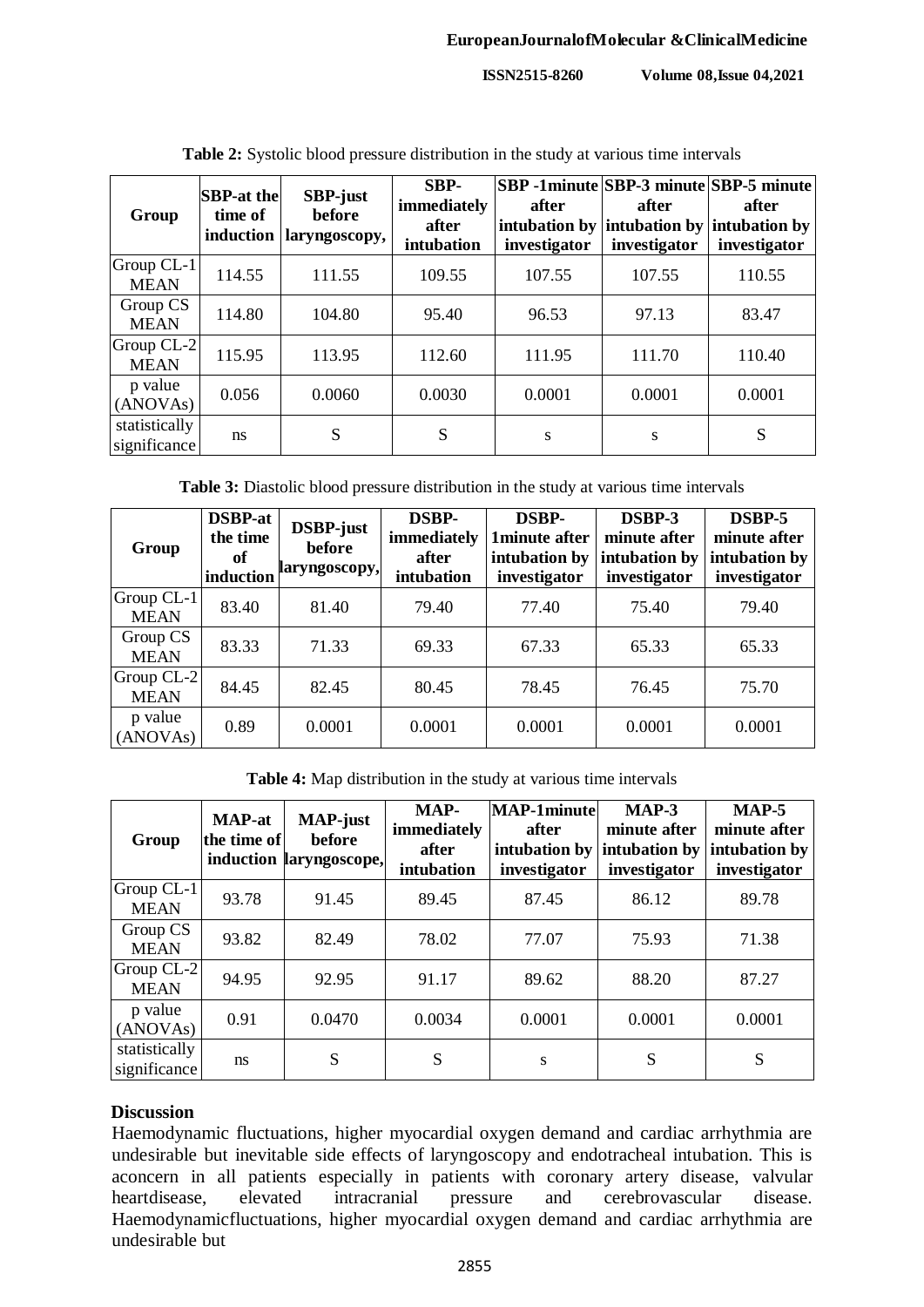inevitable side effects of laryngoscopy and endotracheal intubation. This is a concern in all patients especially in patients with coronary artery disease, valvular heart disease, elevated intracranial pressure and cerebrovascular disease.

Various techniques and pharmacological agents have been used to counteract these detrimental, Clonidine, a centrally acting alpha-2 adrenergic agonist, which was first introduced into clinical practice as an antihypertensive medication, has been recently used for anaesthetic premedication, providing sedative, anxiolytic, and analgesic effects. Clonidine also attenuates hypertension, tachycardia, and nor-epinephrine release in response to stress induced by anaesthetic and surgical procedures.Even in a recent editorial, LongNecker who referred to marked haemodynamic responses in the peri-operative period as alpine anaesthesia, had suggested that clonidine may modify the valleys and peaks during this period.

At present, the only clinically available Alpha-2 adrenergic agonist for oral use in our country is Clonidine. Though mainly used as an anti-hypertensive agent, it has many properties of an ideal premedicant and also has beneficial effects on haemodynamics during stressful conditions like laryngoscopy and endotracheal intubation Clonidine, an imidazoline derivative, is well absorbed when given orally and is completely used in the body. The pharmacological effect of Clonidine appears in 1.5- 2 hours, with the peak level in 3 hours.

This double blind prospective randomized study was undertaken to evaluate effectiveness of oral Clonidine premedication at 2different doseS as a pre-anaesthetic medication and as a drug to attenuate the peri-operative haemodynamic alterations during elective surgeries.

The dose of oral Clonidine as premedication in our study was approximately in the dose 1 AND 2 microgram per kilogram (mcg/kg). Dose of oral clonidine, in various other studies ranged from 2 to 5 mcg/kg.

Aho *et al.*<sup>[16]</sup> had compared 3 mcg/kg and 4.5 mcg/kg oral clonidine for suppression of haemodynamic response and they observed, rise in blood pressure and heart rate was less in both the groups but 4.5 mcg/kg of clonidine produced greater fall in MAP before [17] induction. So they recommended 3 mcg/kg of clonidine for perioperative haemodynamic stability.

During intergroup comparison, it was seen that mean HR in Group CL-2 was significantly low (P <0.05) at all points after premedication with Clonidine. this rise in HR in group CL-1 and in group CL-2was significantly less as compared to that in Group C ( $P < 0.001$ ).

In the present study when we evaluated the mean arterial pressure, in the various study groups we had at the time of induction there was no statistical significance between the groups just before laryngoscope with a p value by ANOVA was more than 0.05.but immediately after intubation and 1 minutes,3 minutes and 5 minutes after intubation there was a statistical significance between the groups with the p value by ANOVA was more than 0.05 Highest difference was noted atimmediately after intubation There was least variation in those who received 2 mg clonidine as those who received 1 mg clonidine as compared to the placebo saline group.

In group n group CL-1 and in group CL-2after a slight fall following premedication (by 3.69% from baseline) and more during induction (by 17.05% from baseline), MAP persistently below baseline even during intubation, surgical incision,and till 45 minutes where the MAP was just above baseline by 0.50%. MAP showed maximum rise during reversal and extubation.

During inter group comparison it is clearly noticed that MAP values in both the groups were significantly different ( $P \le 0.05$ ), MAP being significantly low in n group CL-1 and in group CL-2at all points when compared to the corresponding values in Group C.WITH n group CL-1 lesser than group CL-2. The exaggerated fall in MAP blood pressure Clonidine group could be due to potentiation of hypotensive effects of propofol and fentanyl by Clonidine.Also the exaggerated rise in blood pressure recorded during laryngoscopy and intubation was